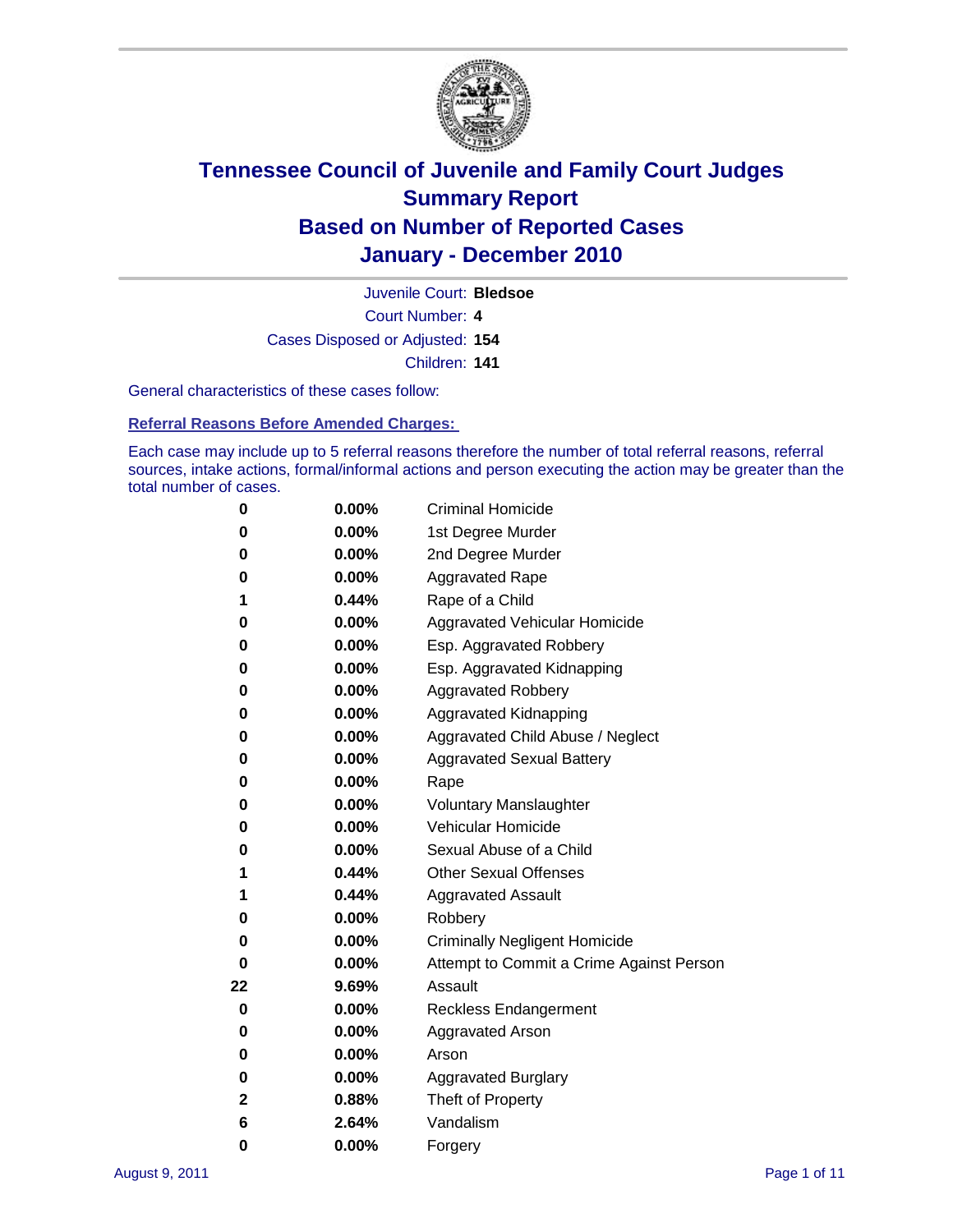

Juvenile Court: **Bledsoe**

Court Number: **4**

Cases Disposed or Adjusted: **154**

Children: **141**

#### **Referral Reasons Before Amended Charges:**

Each case may include up to 5 referral reasons therefore the number of total referral reasons, referral sources, intake actions, formal/informal actions and person executing the action may be greater than the total number of cases.

| 0  | 0.00% | <b>Worthless Checks</b>                                     |
|----|-------|-------------------------------------------------------------|
| 1  | 0.44% | Illegal Possession / Fraudulent Use of Credit / Debit Cards |
| 2  | 0.88% | <b>Burglary</b>                                             |
| 0  | 0.00% | Unauthorized Use of a Vehicle                               |
| 0  | 0.00% | <b>Cruelty to Animals</b>                                   |
| 1  | 0.44% | Sale of Controlled Substances                               |
| 0  | 0.00% | <b>Other Drug Offenses</b>                                  |
| 4  | 1.76% | <b>Possession of Controlled Substances</b>                  |
| 0  | 0.00% | <b>Criminal Attempt</b>                                     |
| 0  | 0.00% | Carrying Weapons on School Property                         |
| 0  | 0.00% | Unlawful Carrying / Possession of a Weapon                  |
| 0  | 0.00% | <b>Evading Arrest</b>                                       |
| 1  | 0.44% | Escape                                                      |
| 0  | 0.00% | Driving Under Influence (DUI)                               |
| 7  | 3.08% | Possession / Consumption of Alcohol                         |
| 0  | 0.00% | Resisting Stop, Frisk, Halt, Arrest or Search               |
| 0  | 0.00% | <b>Aggravated Criminal Trespass</b>                         |
| 0  | 0.00% | Harassment                                                  |
| 0  | 0.00% | Failure to Appear                                           |
| 0  | 0.00% | Filing a False Police Report                                |
| 0  | 0.00% | Criminal Impersonation                                      |
| 0  | 0.00% | <b>Disorderly Conduct</b>                                   |
| 0  | 0.00% | <b>Criminal Trespass</b>                                    |
| 4  | 1.76% | <b>Public Intoxication</b>                                  |
| 0  | 0.00% | Gambling                                                    |
| 14 | 6.17% | <b>Traffic</b>                                              |
| 0  | 0.00% | <b>Local Ordinances</b>                                     |
| 0  | 0.00% | Violation of Wildlife Regulations                           |
| 0  | 0.00% | Contempt of Court                                           |
| 3  | 1.32% | Violation of Probation                                      |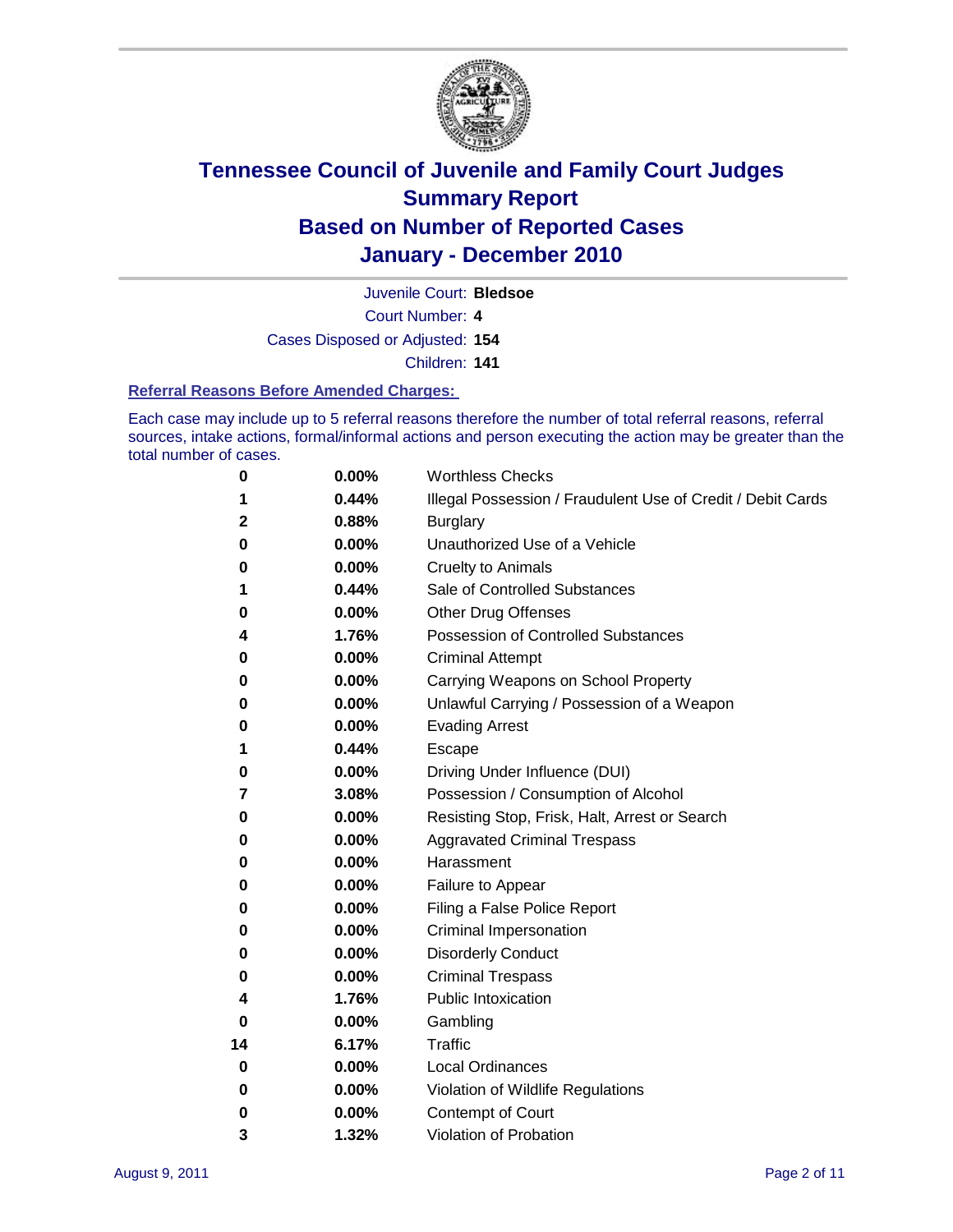

Juvenile Court: **Bledsoe**

Court Number: **4**

Cases Disposed or Adjusted: **154**

Children: **141**

#### **Referral Reasons Before Amended Charges:**

Each case may include up to 5 referral reasons therefore the number of total referral reasons, referral sources, intake actions, formal/informal actions and person executing the action may be greater than the total number of cases.

| 0            | 0.00%    | Violation of Aftercare                 |
|--------------|----------|----------------------------------------|
| 28           | 12.33%   | <b>Unruly Behavior</b>                 |
| 11           | 4.85%    | Truancy                                |
|              | 0.44%    | In-State Runaway                       |
| $\bf{0}$     | 0.00%    | Out-of-State Runaway                   |
| 42           | 18.50%   | Possession of Tobacco Products         |
|              | 0.44%    | Violation of a Valid Court Order       |
| 0            | 0.00%    | <b>Violation of Curfew</b>             |
| 0            | $0.00\%$ | <b>Sexually Abused Child</b>           |
| 0            | 0.00%    | <b>Physically Abused Child</b>         |
| 8            | 3.52%    | Dependency / Neglect                   |
| $\mathbf{2}$ | 0.88%    | <b>Termination of Parental Rights</b>  |
| 0            | 0.00%    | <b>Violation of Pretrial Diversion</b> |
| 0            | 0.00%    | Violation of Informal Adjustment       |
| 10           | 4.41%    | <b>Judicial Review</b>                 |
| 0            | $0.00\%$ | <b>Administrative Review</b>           |
| $\bf{0}$     | $0.00\%$ | <b>Foster Care Review</b>              |
| 44           | 19.38%   | Custody                                |
| 4            | 1.76%    | Visitation                             |
| 4            | 1.76%    | Paternity / Legitimation               |
| 2            | 0.88%    | <b>Child Support</b>                   |
| 0            | 0.00%    | <b>Request for Medical Treatment</b>   |
| 0            | 0.00%    | <b>Consent to Marry</b>                |
| 0            | 0.00%    | Other                                  |
| 227          | 100.00%  | <b>Total Referrals</b>                 |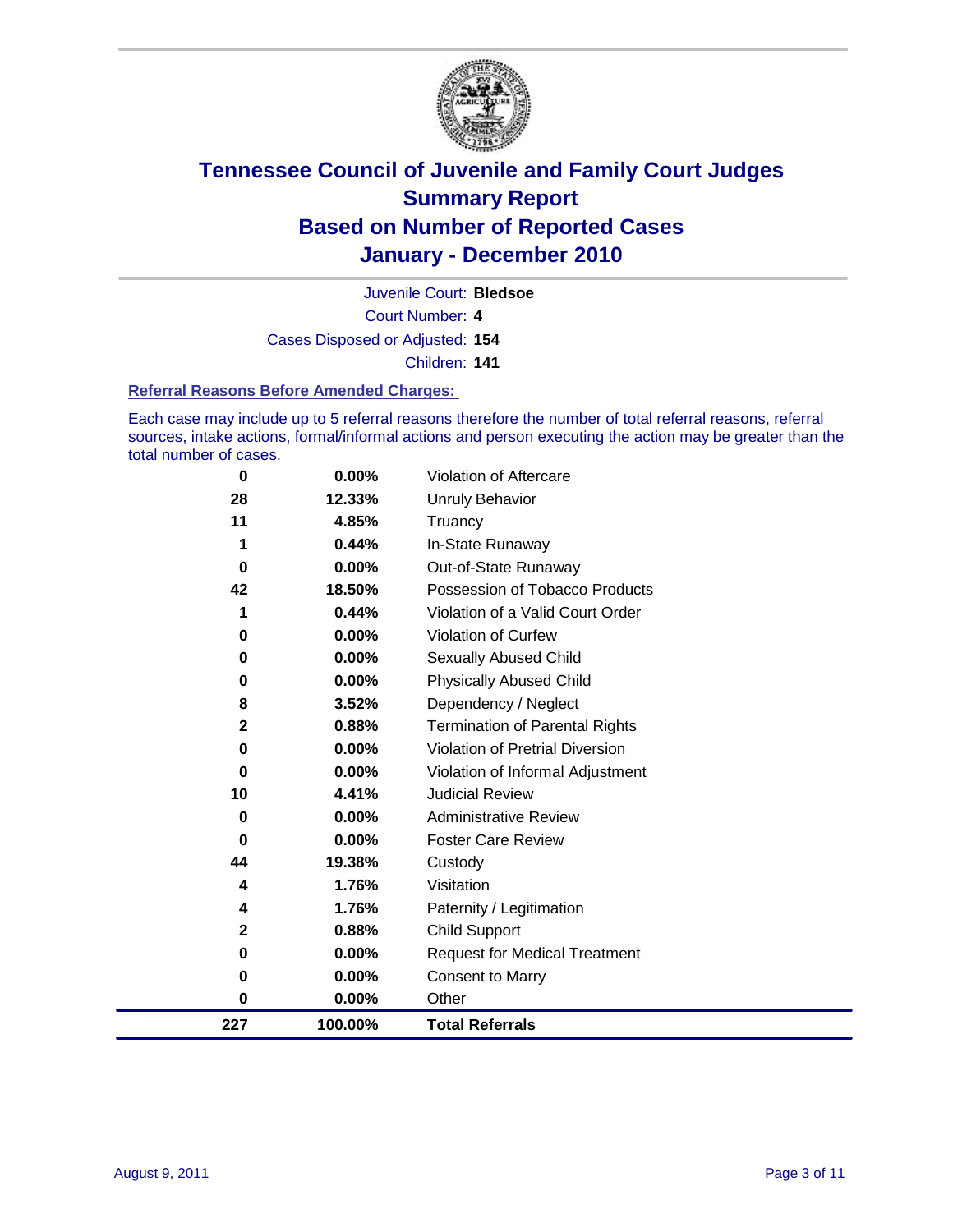

|                            |                                 | Juvenile Court: Bledsoe<br>Court Number: 4 |  |
|----------------------------|---------------------------------|--------------------------------------------|--|
|                            | Cases Disposed or Adjusted: 154 |                                            |  |
|                            |                                 | Children: 141                              |  |
|                            |                                 |                                            |  |
| <b>Referral Sources: 1</b> |                                 |                                            |  |
| 59                         | 25.99%                          | Law Enforcement                            |  |
| 27                         | 11.89%                          | Parents                                    |  |
| 29                         | 12.78%                          | Relatives                                  |  |
| 0                          | 0.00%                           | Self                                       |  |
| 62                         | 27.31%                          | School                                     |  |
| $\mathbf{2}$               | 0.88%                           | <b>CSA</b>                                 |  |
| 31                         | 13.66%                          | <b>DCS</b>                                 |  |
| 1                          | 0.44%                           | <b>Other State Department</b>              |  |
| 0                          | 0.00%                           | <b>District Attorney's Office</b>          |  |
| 4                          | 1.76%                           | <b>Court Staff</b>                         |  |
| 0                          | 0.00%                           | Social Agency                              |  |
| $\bf{0}$                   | 0.00%                           | <b>Other Court</b>                         |  |
| 12                         | 5.29%                           | Victim                                     |  |
| 0                          | 0.00%                           | Child & Parent                             |  |
| 0                          | 0.00%                           | Hospital                                   |  |
| $\bf{0}$                   | 0.00%                           | <b>Unknown</b>                             |  |
| $\mathbf 0$                | 0.00%                           | Other                                      |  |
| 227                        | 100.00%                         | <b>Total Referral Sources</b>              |  |

### **Age of Child at Referral: 2**

| 1<br>0 | 0.71%<br>0.00% | Ages 19 and Over<br><b>Unknown</b> |  |
|--------|----------------|------------------------------------|--|
|        |                |                                    |  |
|        |                |                                    |  |
| 10     | 7.09%          | Ages 17 through 18                 |  |
| 50     | 35.46%         | Ages 15 through 16                 |  |
| 19     | 13.48%         | Ages 13 through 14                 |  |
| 8      | 5.67%          | Ages 11 through 12                 |  |
| 53     | 37.59%         | Ages 10 and Under                  |  |
|        |                |                                    |  |

<sup>1</sup> If different than number of Referral Reasons (227), verify accuracy of your court's data.

<sup>2</sup> One child could be counted in multiple categories, verify accuracy of your court's data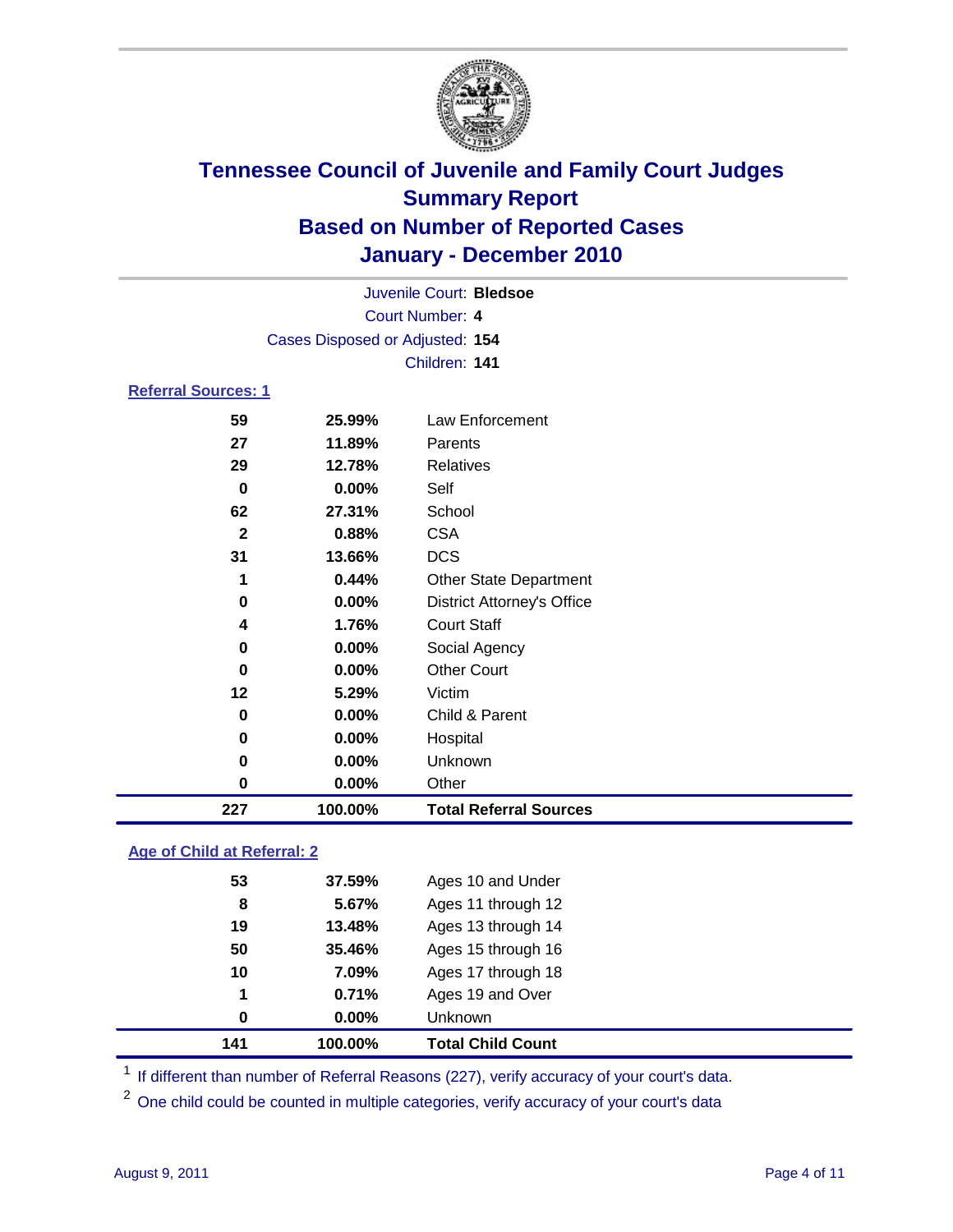

| Juvenile Court: Bledsoe                 |                                 |                          |  |
|-----------------------------------------|---------------------------------|--------------------------|--|
|                                         |                                 | Court Number: 4          |  |
|                                         | Cases Disposed or Adjusted: 154 |                          |  |
|                                         |                                 | Children: 141            |  |
| Sex of Child: 1                         |                                 |                          |  |
| 86                                      | 60.99%                          | Male                     |  |
| 55                                      | 39.01%                          | Female                   |  |
| $\mathbf 0$                             | 0.00%                           | Unknown                  |  |
| 141                                     | 100.00%                         | <b>Total Child Count</b> |  |
| Race of Child: 1                        |                                 |                          |  |
| 120                                     | 85.11%                          | White                    |  |
| 12                                      | 8.51%                           | African American         |  |
| $\mathbf 0$                             | 0.00%                           | Native American          |  |
| $\mathbf 0$                             | 0.00%                           | Asian                    |  |
| 9                                       | 6.38%                           | Mixed                    |  |
| $\mathbf 0$                             | 0.00%                           | Unknown                  |  |
| 141                                     | 100.00%                         | <b>Total Child Count</b> |  |
| <b>Hispanic Origin: 1</b>               |                                 |                          |  |
| 8                                       | 5.67%                           | Yes                      |  |
| 133                                     | 94.33%                          | No                       |  |
| $\mathbf 0$                             | 0.00%                           | Unknown                  |  |
| 141                                     | 100.00%                         | <b>Total Child Count</b> |  |
| <b>School Enrollment of Children: 1</b> |                                 |                          |  |
| 113                                     | 80.14%                          | Yes                      |  |
| 27                                      | 19.15%                          | No                       |  |
| 1                                       | 0.71%                           | Unknown                  |  |
| 141                                     | 100.00%                         | <b>Total Child Count</b> |  |

One child could be counted in multiple categories, verify accuracy of your court's data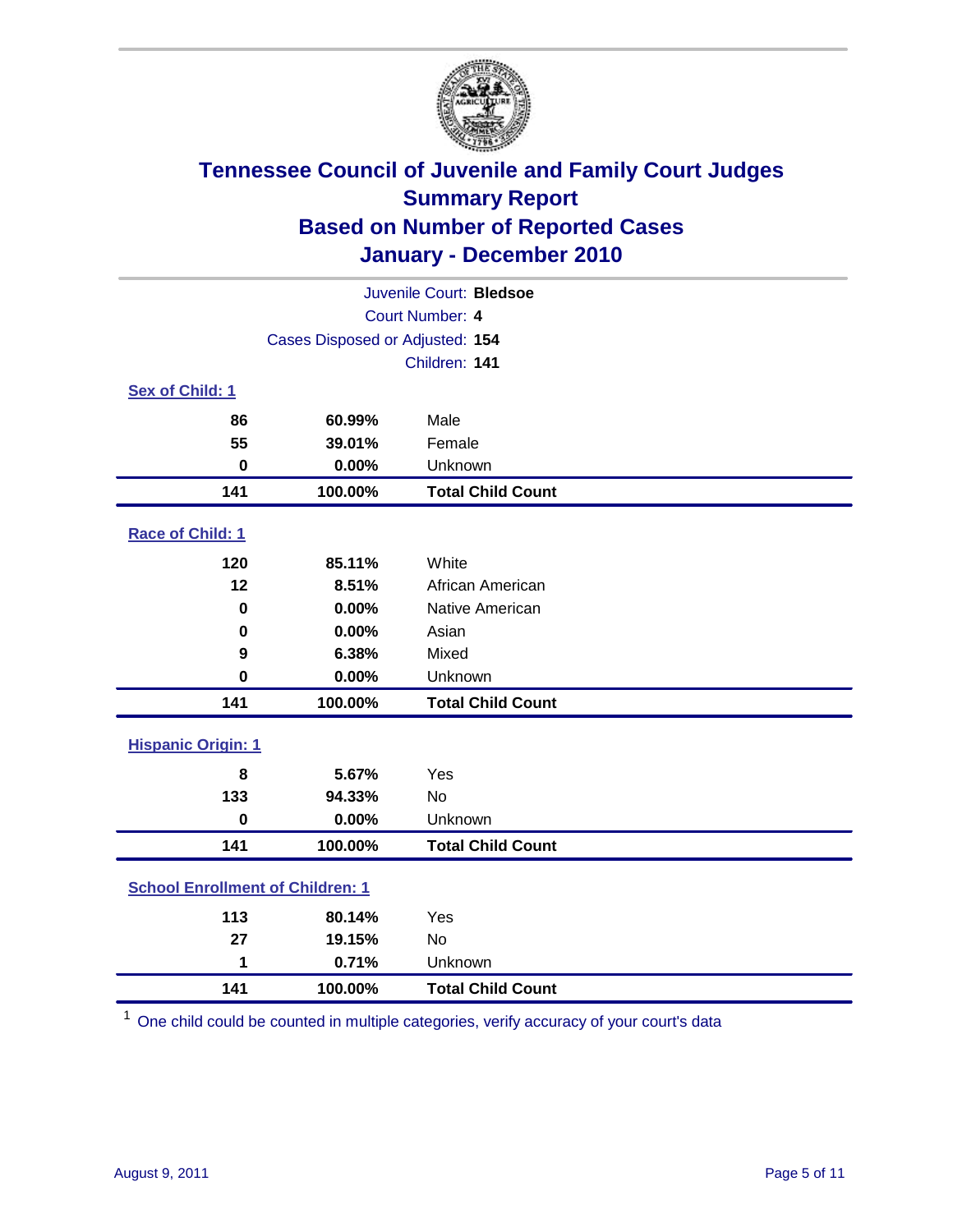

Court Number: **4** Juvenile Court: **Bledsoe** Cases Disposed or Adjusted: **154** Children: **141 Living Arrangement of Child at Time of Referral: 1**

| 141 | 100.00%  | <b>Total Child Count</b>     |
|-----|----------|------------------------------|
| 0   | $0.00\%$ | Other                        |
| 0   | $0.00\%$ | Unknown                      |
| 1   | 0.71%    | Independent                  |
| 6   | 4.26%    | In an Institution            |
| 0   | $0.00\%$ | In a Residential Center      |
| 1   | 0.71%    | In a Group Home              |
| 16  | 11.35%   | With Foster Family           |
| 3   | 2.13%    | With Adoptive Parents        |
| 22  | 15.60%   | <b>With Relatives</b>        |
| 18  | 12.77%   | With Father                  |
| 28  | 19.86%   | With Mother                  |
| 17  | 12.06%   | With Mother and Stepfather   |
| 5   | 3.55%    | With Father and Stepmother   |
| 24  | 17.02%   | With Both Biological Parents |

### **Type of Detention: 2**

| 154 | 100.00%  | <b>Total Detention Count</b> |  |
|-----|----------|------------------------------|--|
| 0   | $0.00\%$ | Other                        |  |
| 135 | 87.66%   | Does Not Apply               |  |
| 0   | $0.00\%$ | <b>Unknown</b>               |  |
| 0   | 0.00%    | <b>Psychiatric Hospital</b>  |  |
| 0   | 0.00%    | Jail - No Separation         |  |
| 0   | $0.00\%$ | Jail - Partial Separation    |  |
| 0   | $0.00\%$ | Jail - Complete Separation   |  |
| 17  | 11.04%   | Juvenile Detention Facility  |  |
| 2   | $1.30\%$ | Non-Secure Placement         |  |
|     |          |                              |  |

<sup>1</sup> One child could be counted in multiple categories, verify accuracy of your court's data

<sup>2</sup> If different than number of Cases (154) verify accuracy of your court's data.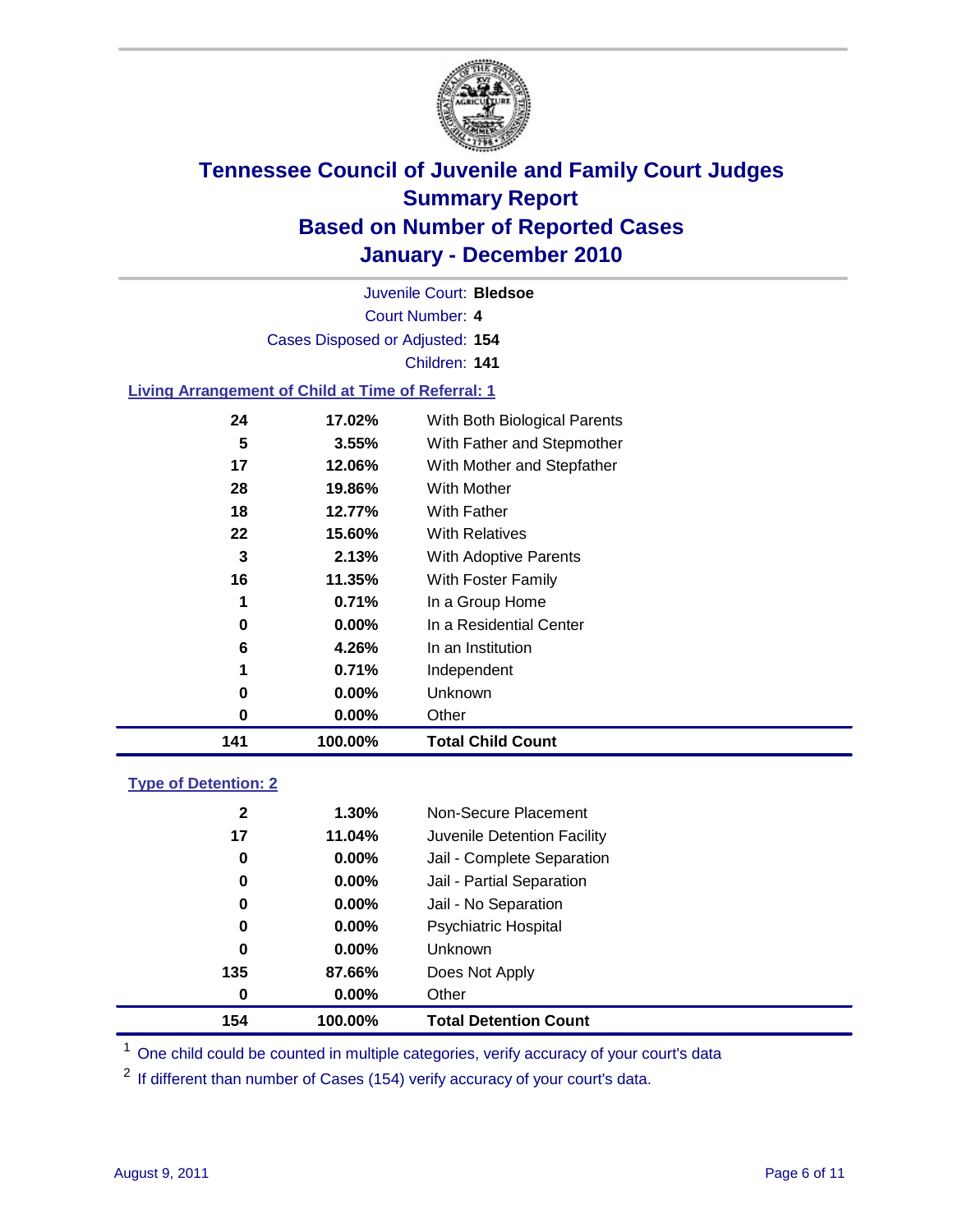

|                                                    | Juvenile Court: Bledsoe |                                                  |  |  |  |  |
|----------------------------------------------------|-------------------------|--------------------------------------------------|--|--|--|--|
|                                                    | Court Number: 4         |                                                  |  |  |  |  |
| Cases Disposed or Adjusted: 154                    |                         |                                                  |  |  |  |  |
| Children: 141                                      |                         |                                                  |  |  |  |  |
| <b>Placement After Secure Detention Hearing: 1</b> |                         |                                                  |  |  |  |  |
| 8                                                  | 5.19%                   | Returned to Prior Living Arrangement             |  |  |  |  |
| $\mathbf{2}$                                       | 1.30%                   | Juvenile Detention Facility                      |  |  |  |  |
| $\mathbf 0$                                        | 0.00%                   | Jail                                             |  |  |  |  |
| 7                                                  | 4.55%                   | Shelter / Group Home                             |  |  |  |  |
| $\mathbf 2$                                        | 1.30%                   | <b>Foster Family Home</b>                        |  |  |  |  |
| $\bf{0}$                                           | 0.00%                   | Psychiatric Hospital                             |  |  |  |  |
| 0                                                  | 0.00%                   | Unknown                                          |  |  |  |  |
| 135                                                | 87.66%                  | Does Not Apply                                   |  |  |  |  |
| $\mathbf 0$                                        | $0.00\%$                | Other                                            |  |  |  |  |
|                                                    |                         |                                                  |  |  |  |  |
| 154                                                | 100.00%                 | <b>Total Placement Count</b>                     |  |  |  |  |
|                                                    |                         |                                                  |  |  |  |  |
| <b>Intake Actions: 2</b>                           |                         |                                                  |  |  |  |  |
| 165<br>7                                           | 72.69%                  | <b>Petition Filed</b>                            |  |  |  |  |
| 15                                                 | 3.08%<br>6.61%          | <b>Motion Filed</b><br><b>Citation Processed</b> |  |  |  |  |
| $\bf{0}$                                           | 0.00%                   | Notification of Paternity Processed              |  |  |  |  |
| 10                                                 | 4.41%                   | Scheduling of Judicial Review                    |  |  |  |  |
| 30                                                 | 13.22%                  | Scheduling of Administrative Review              |  |  |  |  |
| 0                                                  | 0.00%                   | Scheduling of Foster Care Review                 |  |  |  |  |
| $\bf{0}$                                           | 0.00%                   | Unknown                                          |  |  |  |  |
| 0                                                  | 0.00%                   | Does Not Apply                                   |  |  |  |  |
| 0                                                  | 0.00%                   | Other                                            |  |  |  |  |

<sup>1</sup> If different than number of Cases (154) verify accuracy of your court's data.

<sup>2</sup> If different than number of Referral Reasons (227), verify accuracy of your court's data.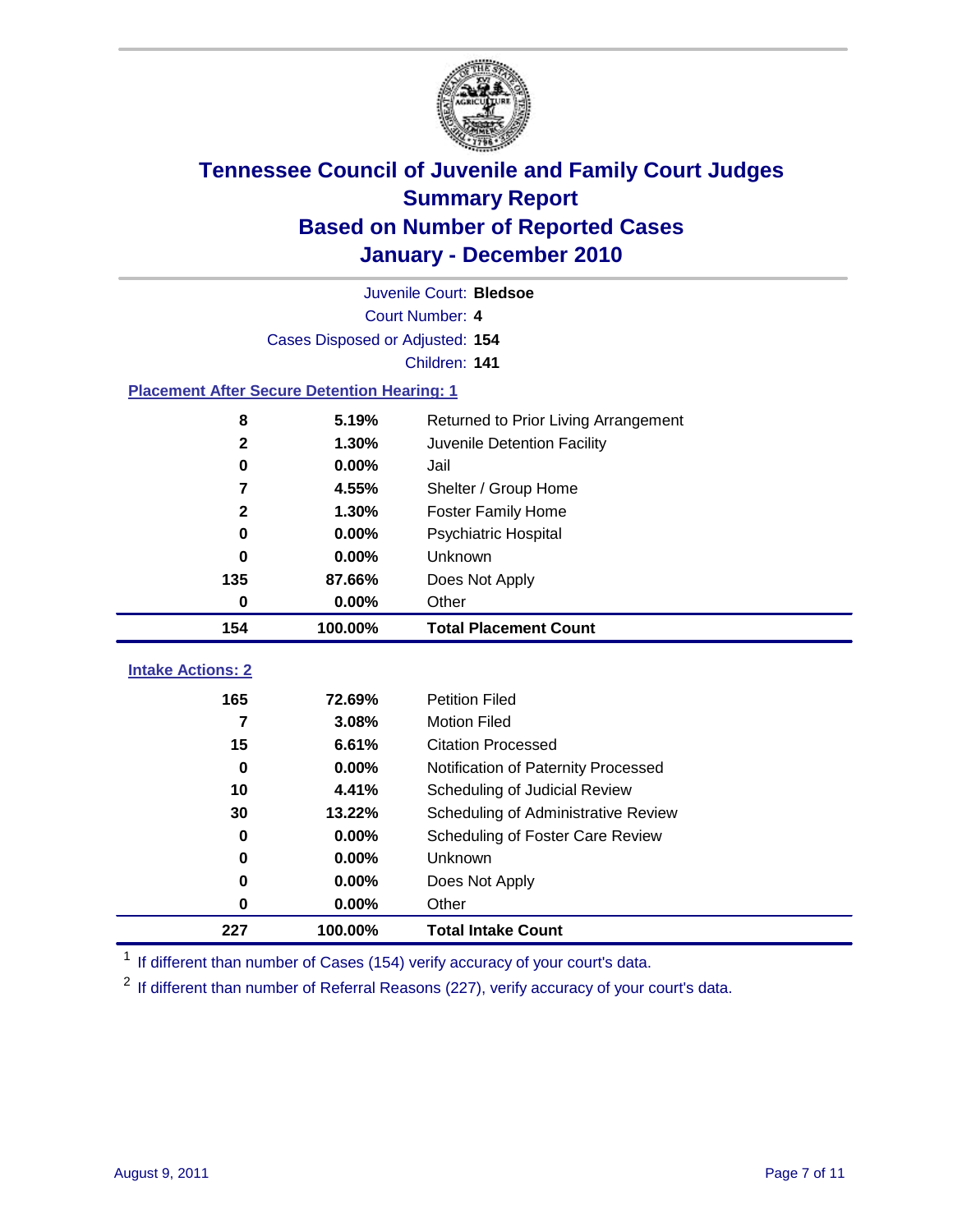

Court Number: **4** Juvenile Court: **Bledsoe** Cases Disposed or Adjusted: **154** Children: **141**

#### **Last Grade Completed by Child: 1**

| 141         | 100.00% | <b>Total Child Count</b>     |
|-------------|---------|------------------------------|
| $\mathbf 0$ | 0.00%   | Other                        |
| 4           | 2.84%   | Unknown                      |
| $\bf{0}$    | 0.00%   | <b>Never Attended School</b> |
| $\mathbf 0$ | 0.00%   | Graduated                    |
| 3           | 2.13%   | <b>GED</b>                   |
| $\bf{0}$    | 0.00%   | Non-Graded Special Ed        |
| 1           | 0.71%   | 12th Grade                   |
| 15          | 10.64%  | 11th Grade                   |
| 30          | 21.28%  | 10th Grade                   |
| 18          | 12.77%  | 9th Grade                    |
| 5           | 3.55%   | 8th Grade                    |
| 8           | 5.67%   | 7th Grade                    |
| 4           | 2.84%   | 6th Grade                    |
| 4           | 2.84%   | 5th Grade                    |
| 6           | 4.26%   | 4th Grade                    |
| 8           | 5.67%   | 3rd Grade                    |
| 4           | 2.84%   | 2nd Grade                    |
| 4           | 2.84%   | 1st Grade                    |
| 1           | 0.71%   | Kindergarten                 |
| 3           | 2.13%   | Preschool                    |
| 23          | 16.31%  | Too Young for School         |

| <b>Total Child Count</b><br>141<br>100.00% |  |
|--------------------------------------------|--|
| 0.71%<br>Unknown                           |  |
| 126<br>No<br>89.36%                        |  |
| $9.93\%$<br>Yes<br>14                      |  |

One child could be counted in multiple categories, verify accuracy of your court's data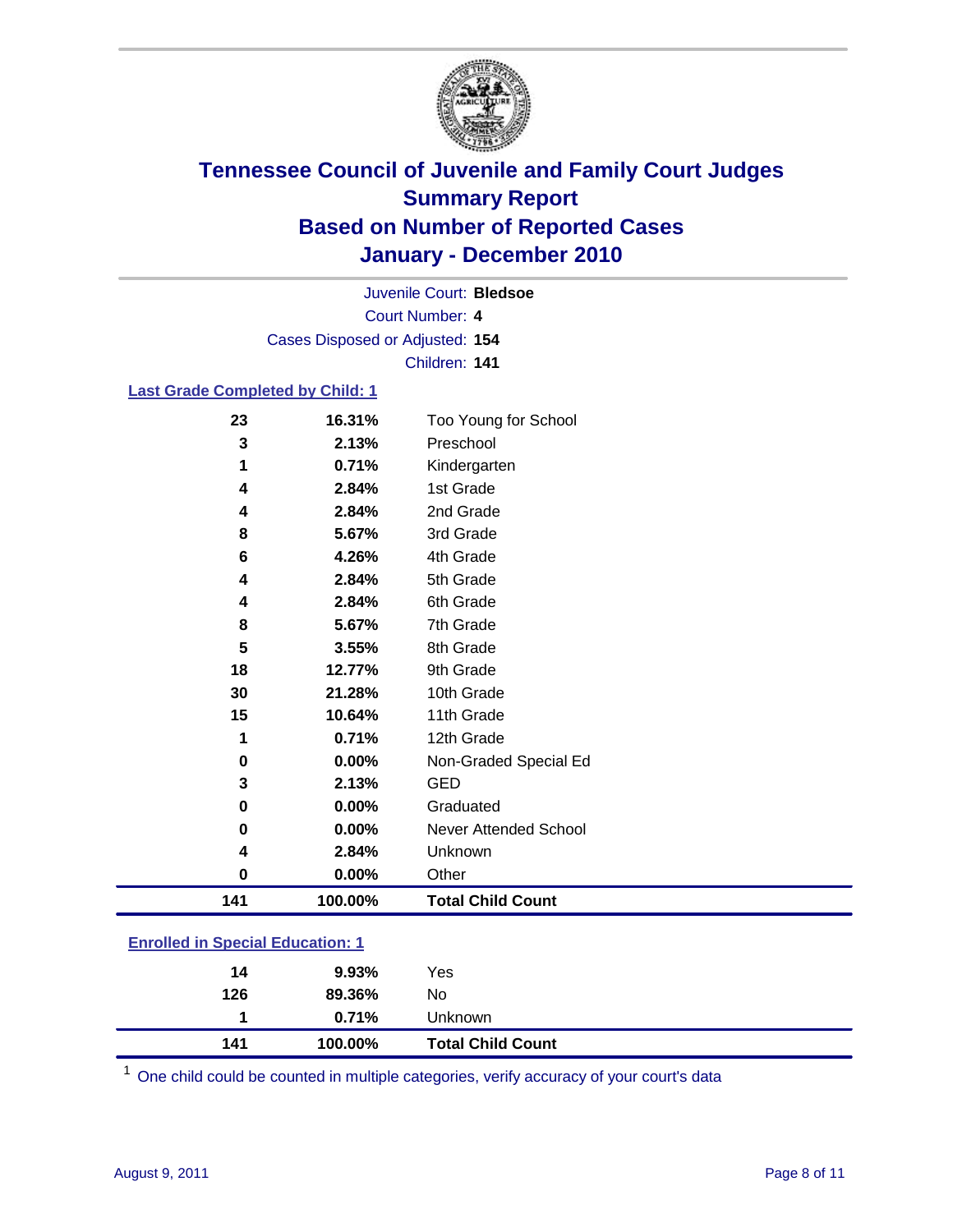

|                              |                                 | Juvenile Court: Bledsoe   |  |  |
|------------------------------|---------------------------------|---------------------------|--|--|
|                              | Court Number: 4                 |                           |  |  |
|                              | Cases Disposed or Adjusted: 154 |                           |  |  |
|                              |                                 | Children: 141             |  |  |
| <b>Action Executed By: 1</b> |                                 |                           |  |  |
| 191                          | 84.14%                          | Judge                     |  |  |
| 0                            | $0.00\%$                        | Magistrate                |  |  |
| 36                           | 15.86%                          | <b>YSO</b>                |  |  |
| 0                            | 0.00%                           | Other                     |  |  |
| 0                            | 0.00%                           | Unknown                   |  |  |
| 227                          | 100.00%                         | <b>Total Action Count</b> |  |  |

### **Formal / Informal Actions: 1**

| 227 | 100.00%  | <b>Total Action Count</b>                        |
|-----|----------|--------------------------------------------------|
| 0   | $0.00\%$ | <b>Unknown</b>                                   |
| 0   | $0.00\%$ | Other                                            |
| 14  | 6.17%    | Case Held Open                                   |
| 11  | 4.85%    | <b>Review Concluded</b>                          |
| 37  | 16.30%   | Special Proceeding                               |
| 0   | $0.00\%$ | Charges Cleared by Transfer to Adult Court       |
| 0   | $0.00\%$ | <b>Transfer to Adult Court Hearing</b>           |
| 4   | 1.76%    | <b>Pretrial Diversion</b>                        |
| 37  | 16.30%   | Informal Adjustment                              |
| 0   | $0.00\%$ | <b>Complaint Substantiated Mentally III</b>      |
| 1   | 0.44%    | <b>Complaint Substantiated Abused</b>            |
| 12  | 5.29%    | <b>Complaint Substantiated Dependent/Neglect</b> |
| 24  | 10.57%   | <b>Complaint Substantiated Status Offender</b>   |
| 28  | 12.33%   | <b>Complaint Substantiated Delinquent</b>        |
| 1   | 0.44%    | Retired / Nolle Prosequi                         |
| 58  | 25.55%   | Dismissed                                        |
|     |          |                                                  |

<sup>1</sup> If different than number of Referral Reasons (227), verify accuracy of your court's data.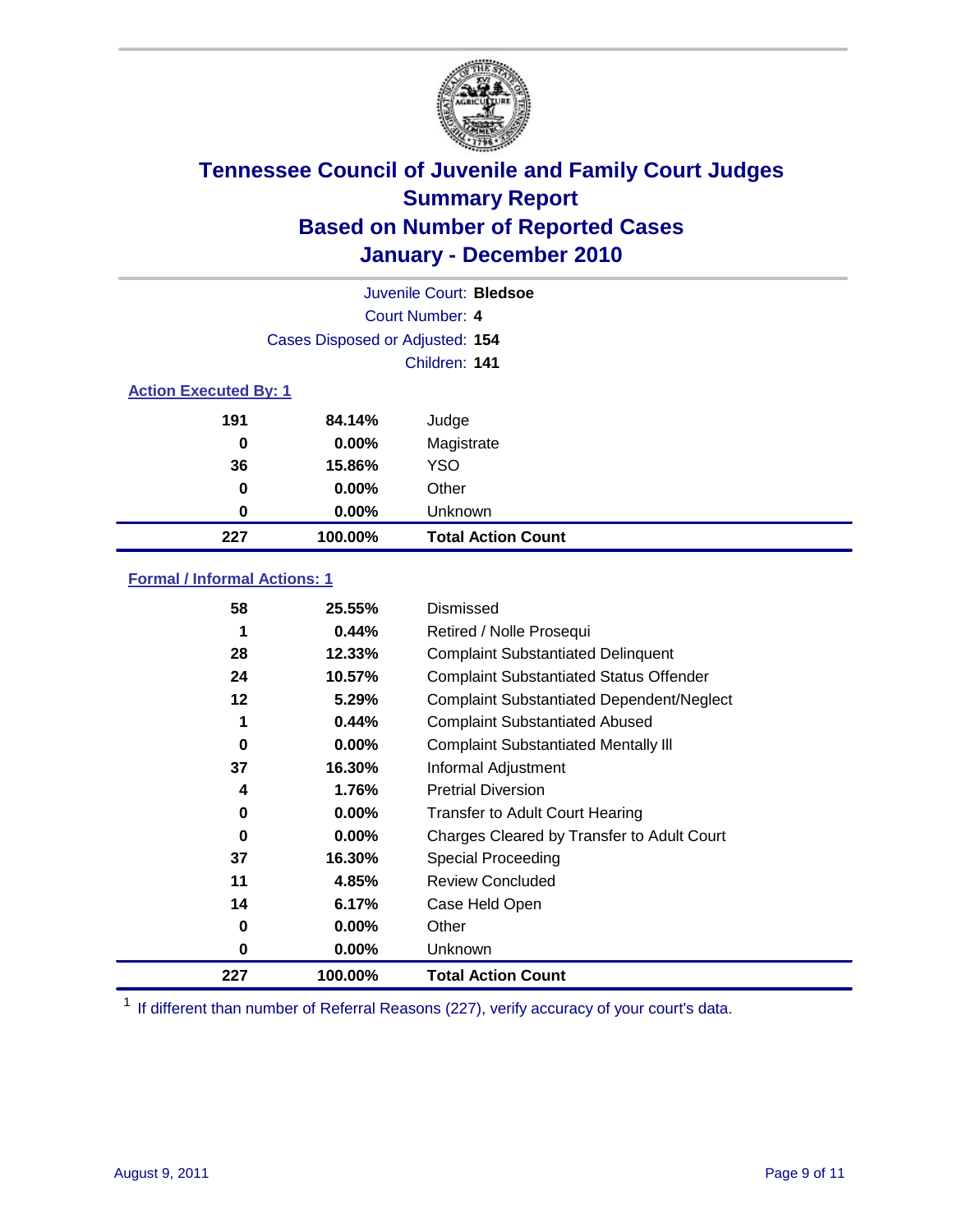

|                       |                                 | Juvenile Court: Bledsoe                               |
|-----------------------|---------------------------------|-------------------------------------------------------|
|                       |                                 | Court Number: 4                                       |
|                       | Cases Disposed or Adjusted: 154 |                                                       |
|                       |                                 | Children: 141                                         |
| <b>Case Outcomes:</b> |                                 | There can be multiple outcomes for one child or case. |
| 29                    | 10.94%                          | <b>Case Dismissed</b>                                 |
| 1                     | 0.38%                           | Case Retired or Nolle Prosequi                        |
| 17                    | 6.42%                           | Warned / Counseled                                    |
| 11                    | 4.15%                           | Held Open For Review                                  |
| 0                     | 0.00%                           | Supervision / Probation to Juvenile Court             |
| 0                     | 0.00%                           | <b>Probation to Parents</b>                           |
| 0                     | 0.00%                           | Referral to Another Entity for Supervision / Service  |
| 5                     | 1.89%                           | Referred for Mental Health Counseling                 |
| 2                     | 0.75%                           | Referred for Alcohol and Drug Counseling              |
| 0                     | 0.00%                           | <b>Referred to Alternative School</b>                 |
| 0                     | 0.00%                           | Referred to Private Child Agency                      |
| 6                     | 2.26%                           | Referred to Defensive Driving School                  |
| 0                     | 0.00%                           | Referred to Alcohol Safety School                     |
| 18                    | 6.79%                           | Referred to Juvenile Court Education-Based Program    |
| 0                     | 0.00%                           | Driver's License Held Informally                      |
| 0                     | 0.00%                           | <b>Voluntary Placement with DMHMR</b>                 |
| 0                     | 0.00%                           | <b>Private Mental Health Placement</b>                |
| 0                     | 0.00%                           | <b>Private MR Placement</b>                           |
| 0                     | 0.00%                           | Placement with City/County Agency/Facility            |
| 1                     | 0.38%                           | Placement with Relative / Other Individual            |
| $\mathbf{2}$          | 0.75%                           | Fine                                                  |
| 33                    | 12.45%                          | <b>Public Service</b>                                 |
| 5                     | 1.89%                           | Restitution                                           |
| 0                     | 0.00%                           | <b>Runaway Returned</b>                               |
| 9                     | 3.40%                           | No Contact Order                                      |
| 0                     | 0.00%                           | Injunction Other than No Contact Order                |
| 1                     | 0.38%                           | <b>House Arrest</b>                                   |
| 10                    | 3.77%                           | <b>Court Defined Curfew</b>                           |
| 0                     | 0.00%                           | Dismissed from Informal Adjustment                    |
| 0                     | 0.00%                           | <b>Dismissed from Pretrial Diversion</b>              |
| 0                     | 0.00%                           | Released from Probation                               |
| 1                     | 0.38%                           | <b>Transferred to Adult Court</b>                     |
| 0                     | $0.00\%$                        | <b>DMHMR Involuntary Commitment</b>                   |